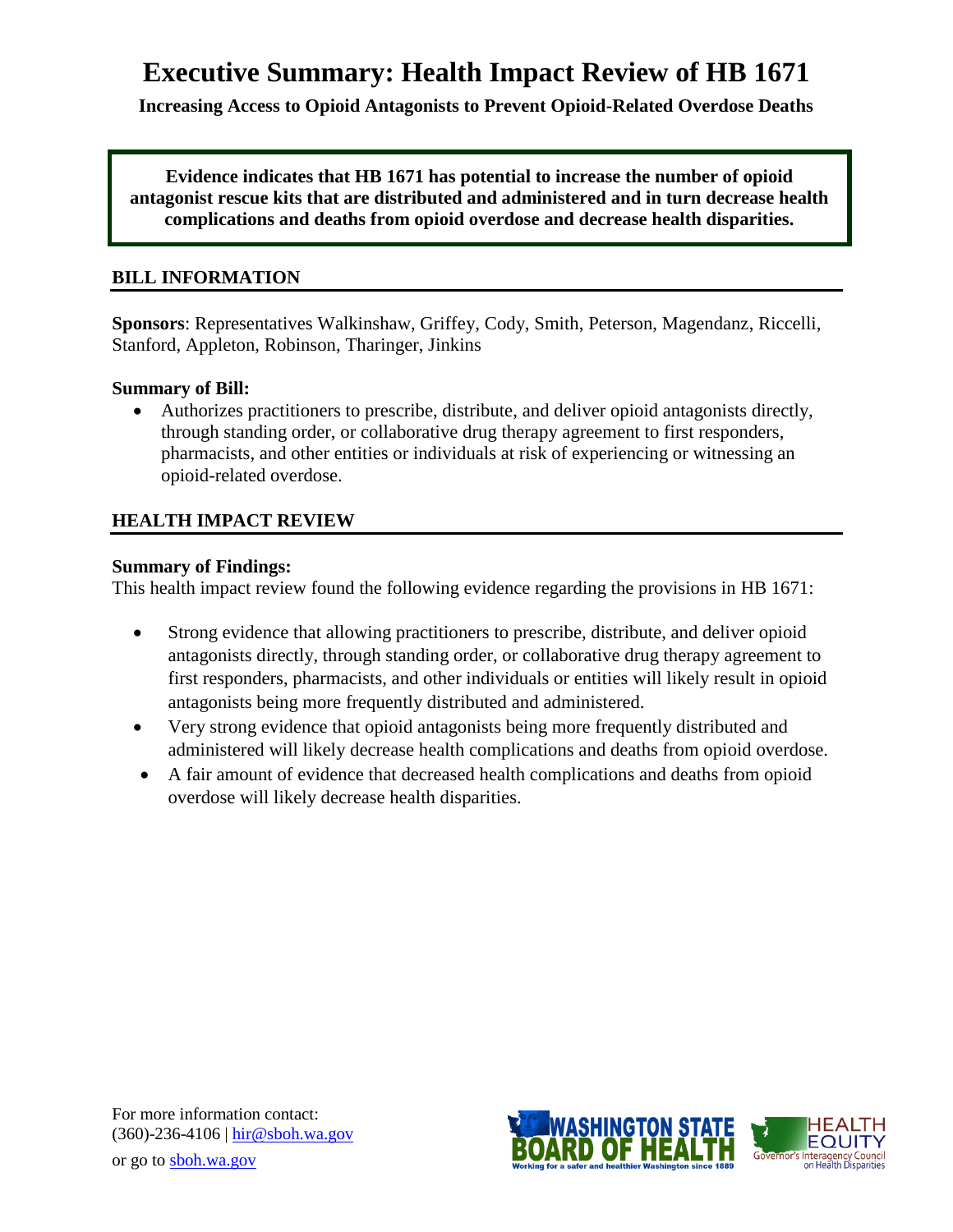# **Health Impact Review of HB 1671**

**Increasing Access to Opioid Antagonists to Prevent Opioid-Related Overdose Deaths**

## **February 5, 2015**

Author: Sierra Rotakhina Author: Kelly Gilmore Contributor/Reviewer: Christy Hoff Reviewer: Michelle Davis Reviewer: Timothy Grisham

## **Acknowledgement**

We would like to thank Amy Poel, Epidemiologist with the Washington State Department of Health, for analyzing and providing state vital statistics data. We also wish to thank Dr. Caleb J. Banta-Green, Senior Research Scientist with the Alcohol and Drug Abuse Institute and Affiliate Associate Professor with the University of Washington School Of Public Health, for providing consultation for this review.

## **Contents**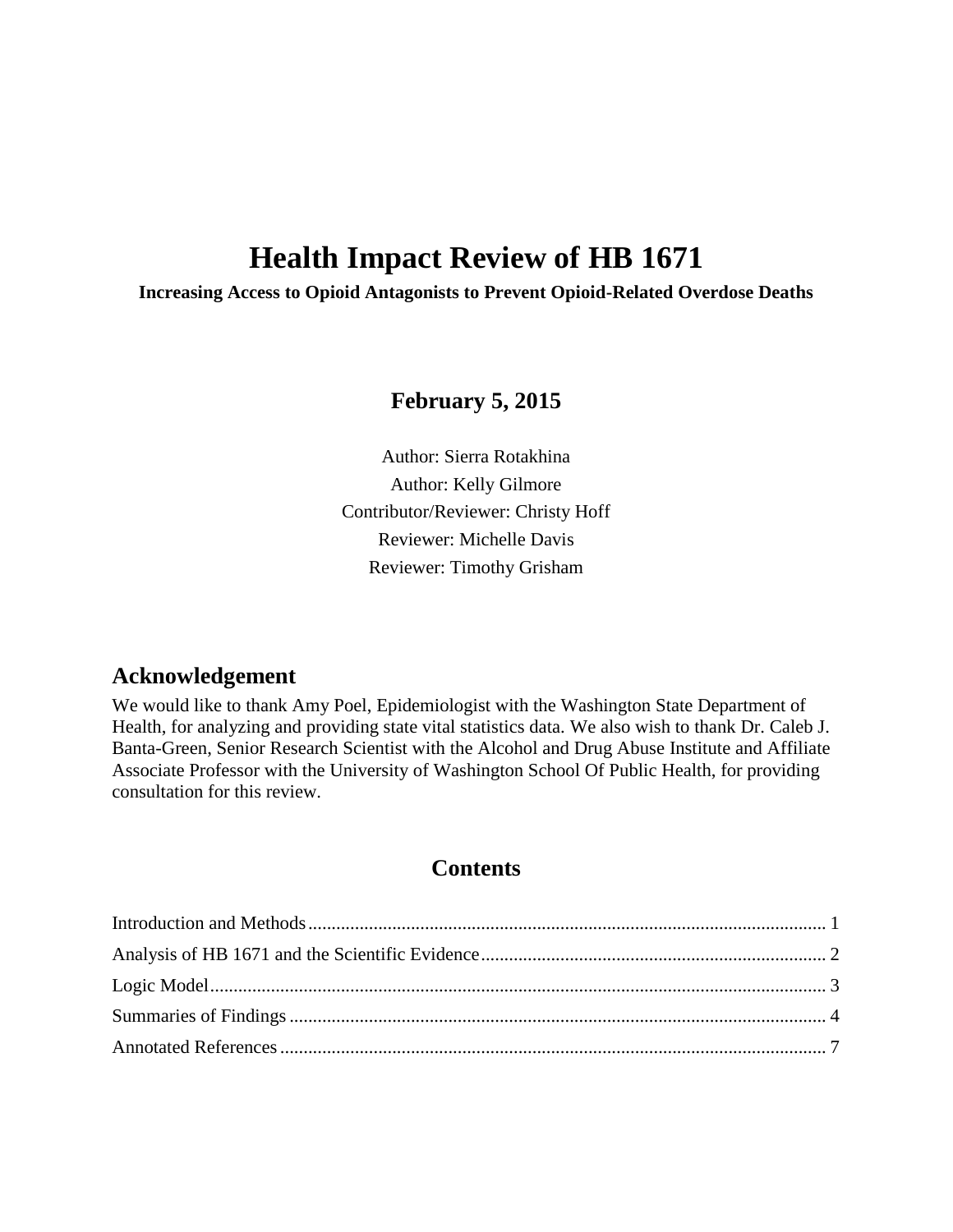## **Introduction and Methods**

<span id="page-2-0"></span>A health impact review is an analysis of how a proposed legislative or budgetary change will likely impact health and health disparities in Washington state [\(RCW 43.20.285\)](http://apps.leg.wa.gov/rcw/default.aspx?cite=43.20.285). For the purpose of this review 'health disparities' have been defined as the differences in disease, death, and other adverse health conditions that exist between populations [\(RCW 43.20.270\)](http://apps.leg.wa.gov/rcw/default.aspx?cite=43.20.270). This document provides summaries of the evidence analyzed by State Board of Health staff during the health impact review of House Bill 1671 [\(HB 1671\)](http://app.leg.wa.gov/billinfo/summary.aspx?bill=1671&year=2015).

Staff analyzed the content of HB 1671 and created a logic model depicting possible pathways leading from the provisions of the bill to health outcomes. We consulted with stakeholders and conducted objective reviews of the literature for each pathway using databases including PubMed and Google Scholar. Naloxone is the opioid antagonist most frequently referenced in the scientific literature, therefore the terms "naloxone" and "opioid antagonist" have both been used throughout this review.

The following pages provide a detailed analysis of the bill including the logic model, summaries of evidence, and annotated references. The logic model is presented both in text and through a flowchart (Figure 1). The logic model includes information on the strength of the evidence for each relationship. The strength-of-evidence has been defined using the following criteria:

- Not well researched: the literature review yielded few if any studies or only yielded studies that were poorly designed or executed or had high risk of bias.
- **A fair amount of evidence:** the literature review yielded several studies supporting the association, but a large body of evidence was not established; or the review yielded a large body of evidence but findings were inconsistent with only a slightly larger percent of the studies supporting the association; or the research did not incorporate the most robust study designs or execution or had a higher than average risk of bias.
- **Strong evidence:** the literature review yielded a large body of evidence on the relationship (a vast majority of which supported the association) but the body of evidence did contain some contradictory findings or studies that did not incorporate the most robust study designs or execution or had a higher than average risk of bias; or there were too few studies to reach the rigor of 'very strong evidence'; or some combination of these.
- **Very strong evidence:** the literature review yielded a very large body of robust evidence supporting the association with few if any contradictory findings. The evidence indicates that the scientific community largely accepts the existence of the association.

Staff made modifications to these criteria at the start of the 2015 legislative session beginning January 12, 2015. Therefore strength-of-evidence rankings may not be comparable between reviews completed before and those completed after this date.

This review was subject to time constraints, which influenced the scope of work for this review. The annotated references are only a representation of the evidence and provide examples of current research. In some cases only a few review articles or meta-analyses are referenced. One article may cite or provide analysis of dozens of other articles. Therefore the number of references included in the bibliography does not necessarily reflect the strength-of-evidence. In addition, some articles provide evidence for more than one research question so they are referenced multiple times.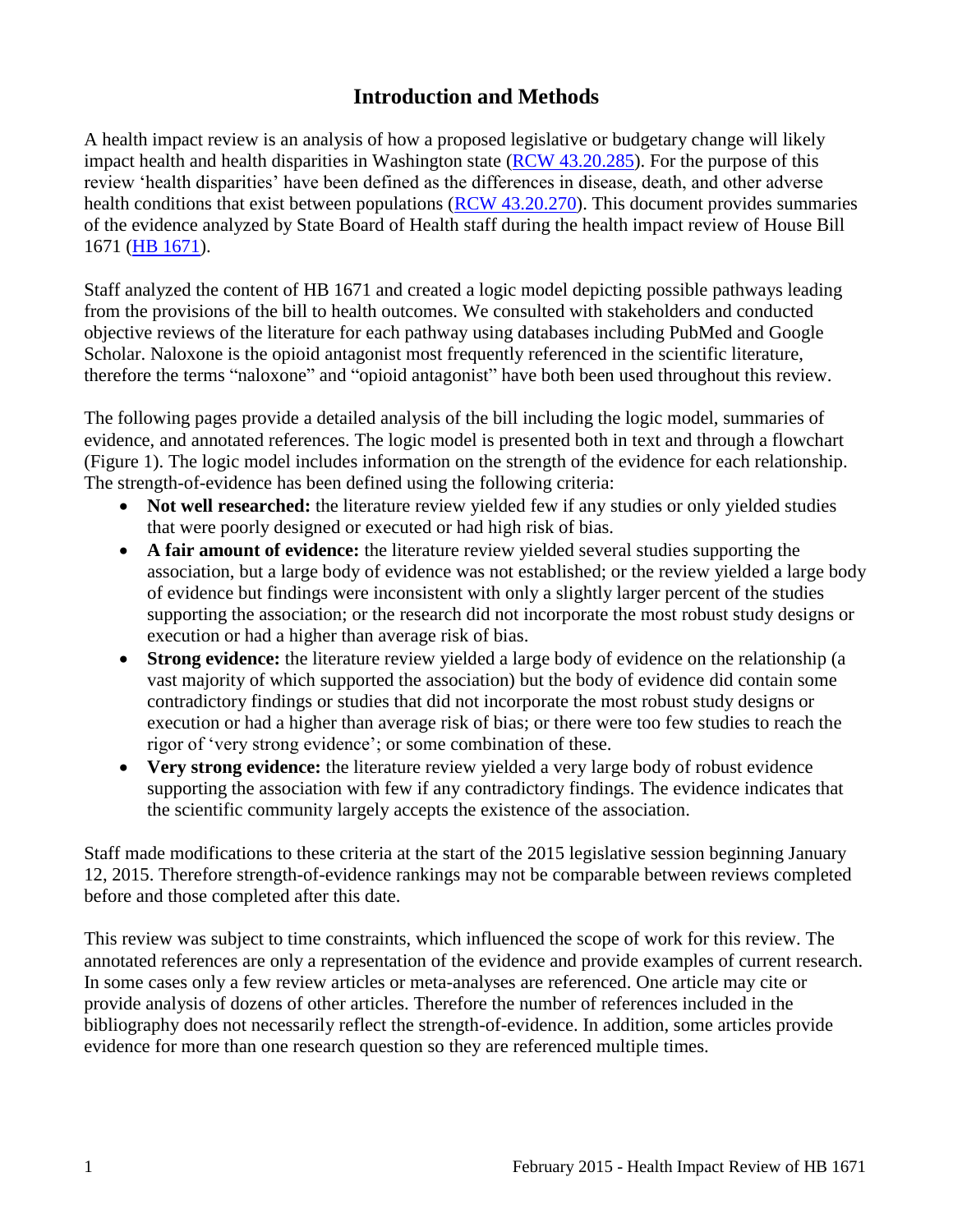## **Analysis of HB 1671 and the Scientific Evidence**

#### <span id="page-3-0"></span>*Summary of HB 1671*

Authorizes practitioners to prescribe, distribute, and deliver opioid antagonists directly, through standing order, or collaborative drug therapy agreement to first responders, pharmacists, and other entities or individuals at risk of experiencing or witnessing an opioid-related overdose.

#### *Health impact of HB 1671*

Evidence indicates that HB 1671 has potential to increase the number of opioid antagonist rescue kits that are distributed and administered and in turn decrease health complications and deaths from opioid overdose and decrease health disparities.

#### *Pathways to health impacts*

There is strong evidence that allowing practitioners to prescribe, distribute, and deliver opioid antagonists directly, through standing order, or collaborative drug therapy agreement to first responders, pharmacists, and other individuals or entities will likely result in opioid antagonists being more  $\frac{1}{2}$  frequently distributed and administered.<sup>[1-7](#page-8-1)</sup> There is very strong evidence that naloxone effectively reverses opioid drug overdoses.<sup>[3](#page-8-2)[,4](#page-8-3)[,6-9](#page-9-0)</sup> In addition evidence indicates that naloxone can be administered safely and effectively by overdose witnesses such as Emergency Medical Technicians (EMT), police officers, friends, family, and other bystanders.<sup>[2-7,](#page-8-4)[10,](#page-12-0)[11](#page-12-1)</sup> There is a fair amount of evidence that decreasing adverse effects from opioid overdose would decrease health disparities by race/ethnicity.<sup>[6](#page-9-0)[,12-15](#page-13-0)</sup>

#### *Magnitude of impact*

There is evidence that HB 1671 will likely result in distribution and use of a large number of naloxone rescue kits.<sup>[1-7](#page-8-1)</sup> Data indicate that there are high rates of fatal opioid overdoses in Washington state, with an average of 611 opioid related overdose deaths each year between 2011 and  $2013$ .<sup>[15](#page-13-1)</sup> There is also evidence that naloxone is highly effective, reversing between 72% and 100% of opioid overdoses when administered.<sup>[3](#page-8-2)[,4](#page-8-3)[,6-9](#page-9-0)</sup> Therefore if opioid antagonists were made universally available in Washington we could expect these kits to save the lives of an estimated 440-611 people per year. This assumes complete availability, so this estimate is a best-case scenario. However these mortality data also only capture fatal overdose deaths and do not consider the large number of individuals who are likely victims of non-fatal opioid overdoses each year in Washington, but who may experience serious negative health effects resulting from extended drug-induced central nervous system and respiratory depression.<sup>[8](#page-11-0)[,9](#page-11-1)[,16](#page-14-0)</sup> Therefore, HB 1671 has potential to save a large number of lives and to prevent other serious adverse health outcomes.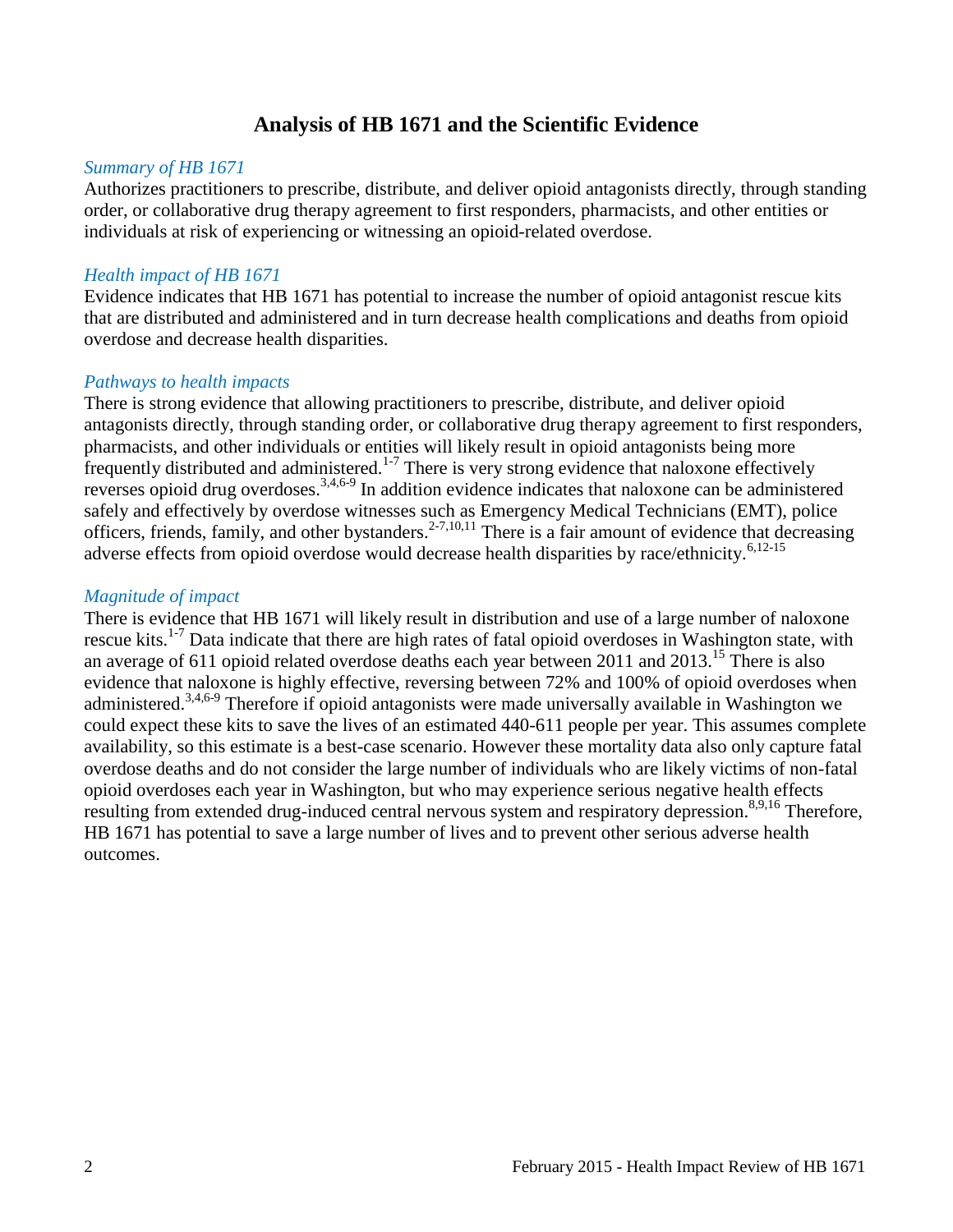## **Logic Model**

<span id="page-4-0"></span>



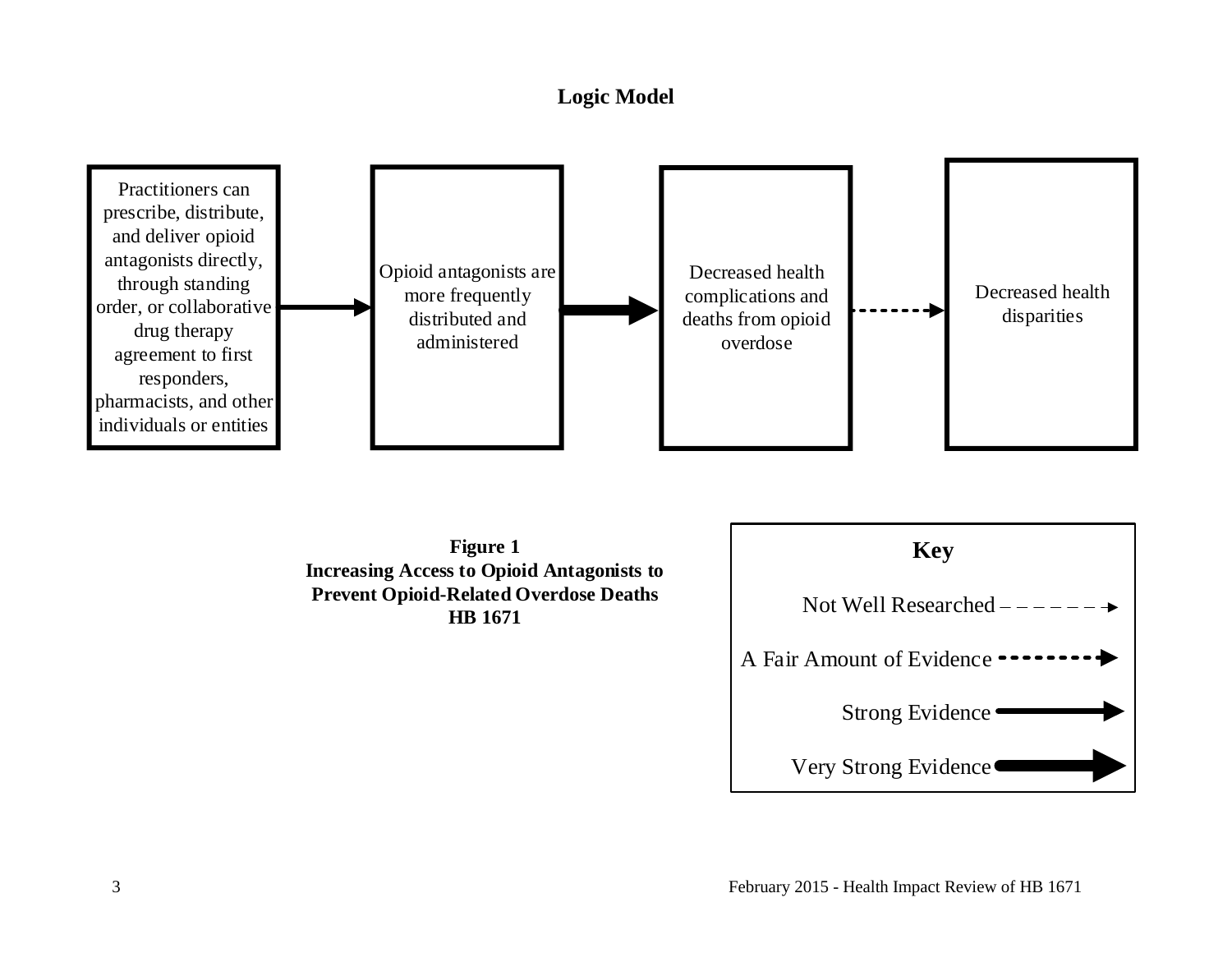## **Summaries of Findings**

#### <span id="page-5-0"></span>**Will allowing practitioners to prescribe, distribute, and deliver opioid antagonists directly, through standing order, or collaborative drug therapy agreement to first responders, pharmacists, and other individuals or entities result in opioid antagonists being more frequently distributed and administered?**

There is strong evidence that programs and individuals with the authority and ability to distribute opioid antagonists distribute large amounts of naloxone and that these naloxone kits are frequently used to respond to opioid overdose.<sup>[3-7](#page-8-2)</sup> Evidence indicates that at least one barrier to distributing naloxone is the need for practitioners to individually prescribe each naloxone kit[.](#page-8-2)<sup>3</sup> Therefore, giving practitioners explicit authority to prescribe, distribute, and deliver opioid antagonists through standing order or collaborative drug therapy agreement will likely help minimize this current barrier. The American Medical Association has issued policies and public statements endorsing legislation to increase the availability of naloxone to patients, first responders, and bystanders indicating that at least some practitioners are likely to use the authority to prescribe opioid antagonists.<sup>[1](#page-8-1)</sup> Dr. Caleb Banta-Green, PhD, MPH, MSW, Senior Research Scientist with the Alcohol and Drug Abuse Institute and Affiliate Associate Professor with the University of Washington School of Public Health, also indicated that practitioners in Washington state would likely use this authority to write these orders. Dr. Banta-Green has extensive experience across Washington working with prescribers and pharmacists on overdose prevention and response including dispensing naloxone (Banta-Green, personal communication, February 2015).

Evidence also indicates that non-medical witnesses to drug overdoses have demonstrated a willingness to administer naloxone[.](#page-9-0)<sup>6</sup> This is further supported by the large number of bystanders who seek naloxone refills and report that they administered naloxone in response to an opioid overdose.<sup>[3-7](#page-8-2)</sup> Drug users and their friends and family, emergency medical personnel, and police officers frequently witness opioid overdoses.<sup>[2-4](#page-8-4)</sup> This indicates that increasing access to opioid antagonists for these individuals and the providers that serve them has great potential to ensure that these bystanders can respond to overdoses. A survey conducted in Seattle by Banta-Green et al. found that 93% of surveyed police officers and 100% of surveyed paramedics had witnessed an opioid overdose in their careers[.](#page-8-4) 2

#### *Magnitude of impact*

A 2010 national survey found programs that provide naloxone reported distributing an average of over 800 vials per program in the previous 12 months. Cumulatively these programs distributed naloxone to 53,032 people between 1996 and 2010 and received reports of a cumulative 10,171 overdose reversals from naloxone[.](#page-8-2)<sup>3</sup> The literature indicates that somewhere between 9% and nearly 50% of distributed naloxone kits are reportedly used to reverse opioid overdoses.<sup>[3,](#page-8-2)[6](#page-9-0)[,7](#page-10-0)</sup> Reports indicate that naloxone administrations have been effective for 72-100% of the overdoses.  $4,6,7,9$  $4,6,7,9$  $4,6,7,9$  $4,6,7,9$ 

Emergency Medical Service (EMS) medical directors where given authority to write standing orders to Emergency Medical Technicians (EMT) to administer naloxone in Boston, Massachusetts in 2012. In 2013 Boston EMS responded to 1,207 overdose calls and EMTs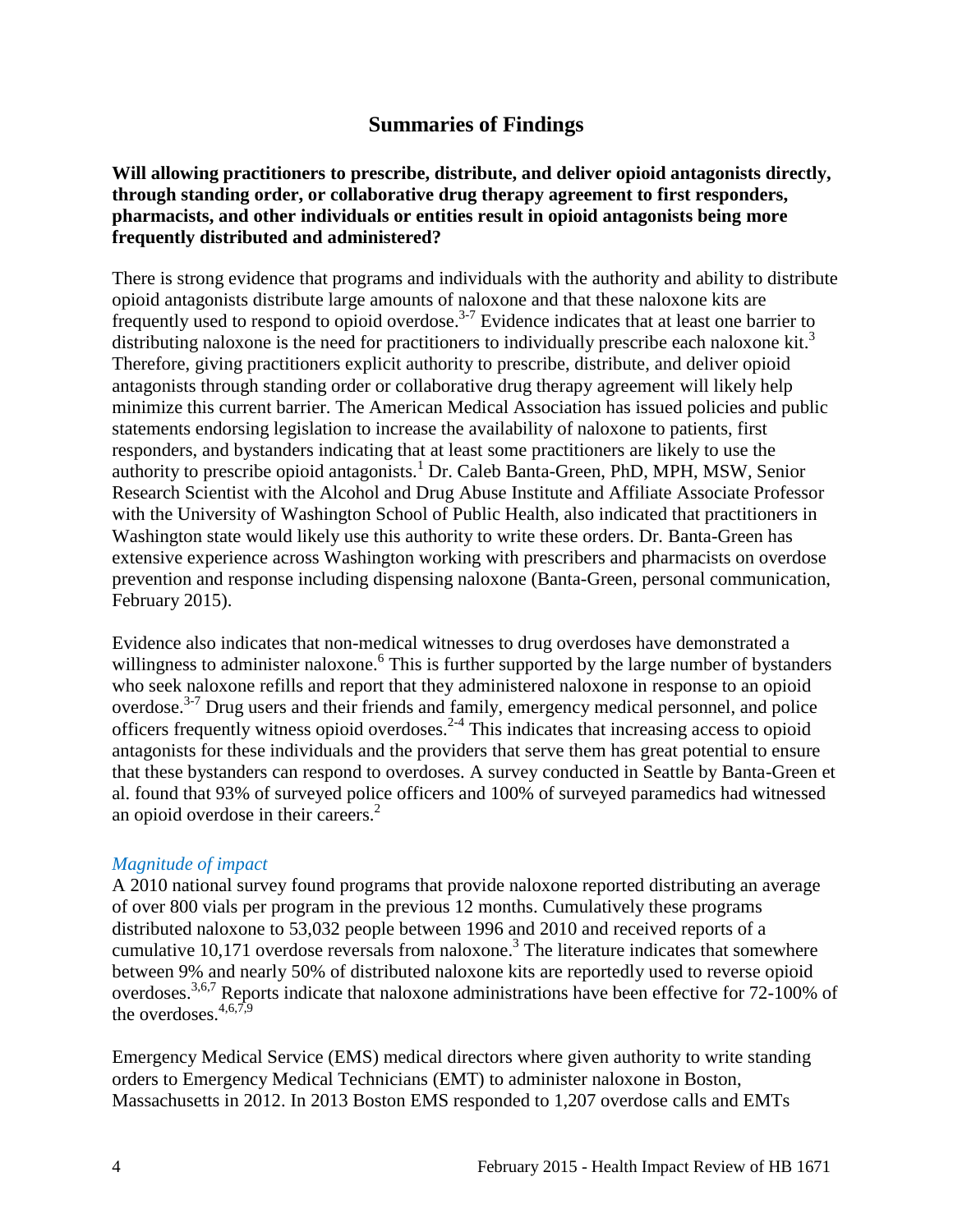administered naloxone in 458 cases. A similar trend was observed in Revere, Massachusetts with firefighters who administered naloxone 114 times between 2010 and 2013. In this same time period, police officers who were given authority to carry and administer naloxone administered naloxone 201 times.<sup>[5](#page-9-1)</sup> Between 2011 and 2013 in Washington state 1,176 individuals died of prescription opioid overdose and 658 individuals died of non-prescription opioid overdose. These rates have been steadily increasing since 1995, from an age-adjusted death rate for all opioids of about 3/100,000 in 1995 to over 8/100,000 in 2013.<sup>[15](#page-13-1)</sup>

Therefore if opioid antagonists were made universally available in Washington we could expect these kits to save the lives of an estimated 440-611 people per year (based on the efficacy of naloxone). This assumes complete availability, so this estimate is a best-case scenario. However these mortality data also only capture fatal overdose deaths and do not consider the large number of individuals who are likely victims of non-fatal opioid overdoses each year in Washington, but who may experience serious negative health effects resulting from extended drug-induced central nervous system and respiratory depression.<sup>[8](#page-11-0)[,9](#page-11-1)[,16](#page-14-0)</sup> Therefore, HB 1671 as potential to save a large number of lives and to prevent other serious adverse health outcomes.

#### **Will opioid antagonists being more frequently distributed and administered decrease health complications and deaths from opioid overdose?**

There is very strong evidence that naloxone effectively reverses opioid drug overdoses. This has been demonstrated in animal trials, human clinical trials, and field experience.<sup>[3,](#page-8-2)[4,](#page-8-3)[6-9](#page-9-0)</sup> This indicates that opioid antagonists are effective both in decreasing deaths from overdoses and minimizing other adverse health effects associated with overdose. Adverse health effects of nonfatal opioid overdoses are extensive and include: build-up of fluid in the lungs (oedema), pneumonia, heart issues (arrhythmia, acute cardiomyopathy, haemoglobinaemia), dissolution of muscle cells, kidney failure, inadequate oxygen to the brain, and cognitive impairment.<sup>[16](#page-14-0)</sup>

In addition evidence indicates that naloxone can be administered safely and effectively by overdose witnesses such as EMTs, police officers, friends, family, and other bystanders.<sup>[2-7](#page-8-4)[,10](#page-12-0)[,11](#page-12-1)</sup> One study found that nonmedical individuals likely to witness an overdose who were given a brief training (15-120 minutes) in a variety of settings including in private homes, on the street, and in needle exchange programs were as skilled as medical experts trained in overdose recognition and treatment both in recognizing hypothetical overdose scenarios and instances when naloxone should be administered. Untrained individuals were less likely than trained individuals to accurately identify these scenarios but even the untrained participants had a relatively strong ability to identify overdose symptoms and when naloxone should be administered.<sup>[11](#page-12-1)</sup> Dr. Banta-Green indicated that the programs in Washington state that currently distribute naloxone provide training on how to prevent, recognize, and intervene in an overdose including calling 911 and how to administer naloxone (Banta-Green, personal communication, February 2015). Evidence indicates that this is true for programs across the country.<sup>[6](#page-9-0)</sup> A second retrospective study of actual responses in the field found that formally trained bystanders and untrained individuals were just as likely to properly administer naloxone. The authors indicate that "untrained individuals" received the kits from their social networks and that they often also received training on how to use the kits from these same individuals.<sup>[10](#page-12-0)</sup>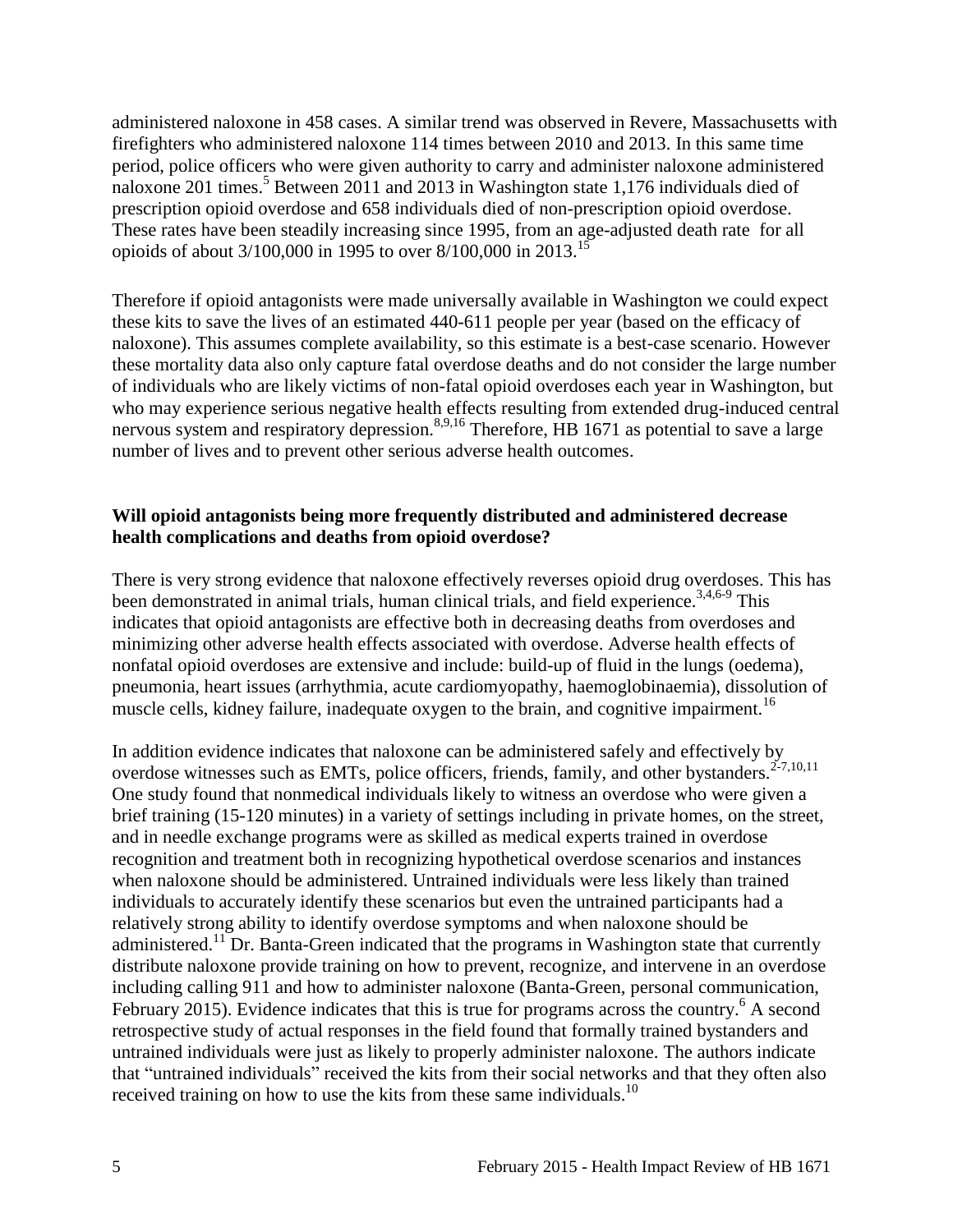#### **Will decreased health complications and deaths from opioid overdose decrease health disparities?**

There is a fair amount of evidence that decreasing adverse effects from opioid overdose would decrease health disparities by race/ethnicity.<sup>[6](#page-9-0)[,12-15](#page-13-0)</sup> Washington state vital statistics data indicate that American Indian/Alaska Native (AI/AN) populations are significantly more likely to be victims of fatal opioid overdose than any other racial/ethnic group. This is true for both prescription and non-prescription opioids.<sup>[15](#page-13-1)</sup> These data also show that AI/ANs have significantly higher death rates than most other subpopulations.<sup>[14](#page-13-2)</sup> This indicates that decreasing the disproportionate negative impact of opioid overdoses could help decrease racial/ethnic disparities both for opioid overdose fatalities and for death rates in general. However it is not clear from the evidence if naloxone and other opioid antagonists are accessed equitably by all racial/ethnic subpopulations when made available. One program in California reported the racial/ethnic demographics of the participants who accessed naloxone and found that 61% self-reported as Caucasian, 15% as African American, 7% as Latino, 2% as Asian/Pacific Islander, 2% as Native American, 3% as more than one race/ethnicity, and 3% as "other." The authors did not indicate if this is reflective of the at-risk population or the service area population and these data also do not indicate who is being rescued by these emergency kits. However this information does indicate that individuals from diverse racial/ethnic backgrounds are accessing this resource[.](#page-9-0)<sup>6</sup>

Nationally researchers have found that populations that face health disparities, such as individuals who are unstably housed, are at greater risk of death from opioid overdose and are more likely to access naloxone through distribution programs.<sup>[6](#page-9-0)</sup> Due to time limitations and a lack of readily available data for Washington state we did not evaluate the potential impacts that this bill could have on disparities by, for example, housing status, educational attainment, or income.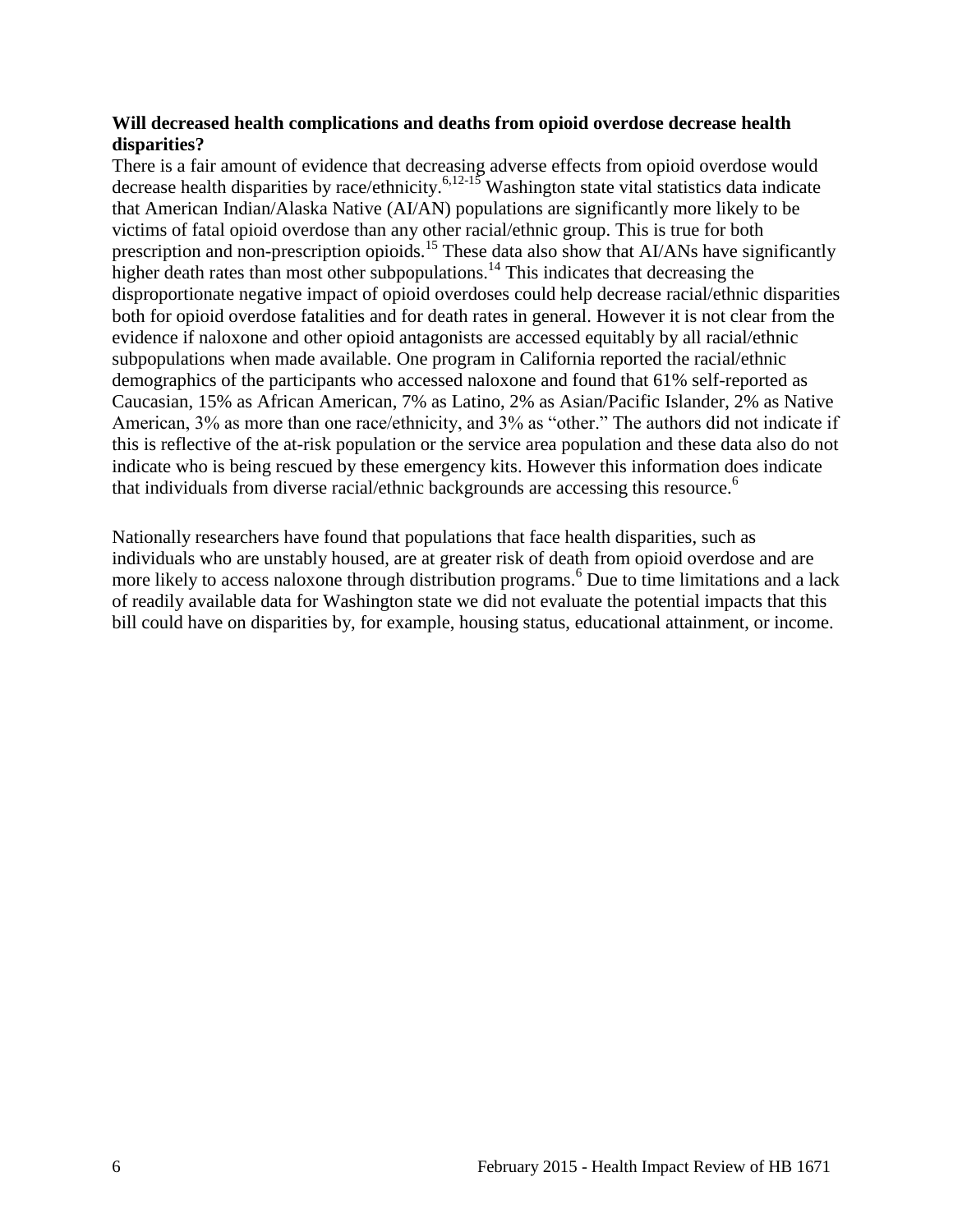## **Annotated References**

#### <span id="page-8-1"></span><span id="page-8-0"></span>**1. American Medical Association webpage. http://www.ama-**

#### **assn.org/ama/pub/news/news/2014/2014-04-07-naxolene-product-approval.page. Accessed February 3, 2015.**

The American Medical Association has issued policies and public statements endorsing legislation to increase the availability of naloxone to patients, first responders, and bystanders.

#### <span id="page-8-4"></span>**2. Banta-Green CJ, Beletsky L, Schoeppe JA, Coffin PO, Kuszler PC. Police officers' and paramedics' experiences with overdose and their knowledge and opinions of Washington state's drug overdose-naloxone-good samaritan law.** *Journal of urban health : bulletin of the New York Academy of Medicine.* **2013;90(6):1102-1111.**

Banta-Green et al. surveyed police officers (n=251) and paramedics (n=28) in Seattle, Washington following the passage of 2010 state legislation (RCW 69.50.315) that increased availability of naloxone and provided immunity from drug possession charges for overdose victims and bystanders who seek medical aid. Researchers conducted self-administered written surveys with officers in the fall of 2011 in-person at staff meetings ("roll calls"). The researchers attended each shift time once in each of the five precincts in Seattle to conduct the surveys. There was a 97% response rate among officers present at roll calls and respondents represented 50% of the patrol officers in Seattle. During the same time the authors surveyed paramedics at a single staff meeting. Half of the paramedics in Seattle were surveyed. Ninety-three percent of surveyed officers had been at an opioid overdose in their careers and 64% had attended one in the past year. All of the surveyed paramedics had been at an opioid overdose in their career and 89% had been at an opioid overdose in the previous year. Only 16% of officers and 7% of paramedics were aware of the 2010 law—but only a very small percent of overdoes victims (1%) or bystanders (1%) had been arrested at the officers' most recent overdose encounter.

#### <span id="page-8-2"></span>**3. Centers for Disease Control and Prevention.** *Morbidity and Mortality Weekly Report February 17, 2013: Community-Based Opioid Overdose Prevention Programs Providing Naloxone — United States, 2010.* **2012.**

<span id="page-8-3"></span>This Morbidity and Mortality Weekly report indicates that in 2010 the Harm Reduction Coalition surveyed 50 programs in the United States known to distribute naloxone. Forty-eight programs representing 188 local programs completed the survey (96% response rate). The first opioid overdose program began distributing naloxone in 1996—since this date the respondent programs reported training and delivering naloxone to a cumulative 53,032 people (average per program 1,104.8) and receiving reports of a cumulative 10,171 overdose reversals from naloxone (average per program 211.9). In the previous 12 months the programs reported distributing 38,860 naloxone vials (average per program 809.6). Depending on the indicator, between 22 and 29 of these programs were able to use program data to supply these numbers while the other programs provided estimates. The authors cite evidence that drug users frequently witness drug overdoses. Over 40% of the programs reported problems obtaining naloxone in the months leading up to the survey. Cited barriers include the cost of naloxone and the inability of suppliers to fill orders for reasons such as not having a medical provider to either order naloxone from suppliers or prescribe naloxone to users.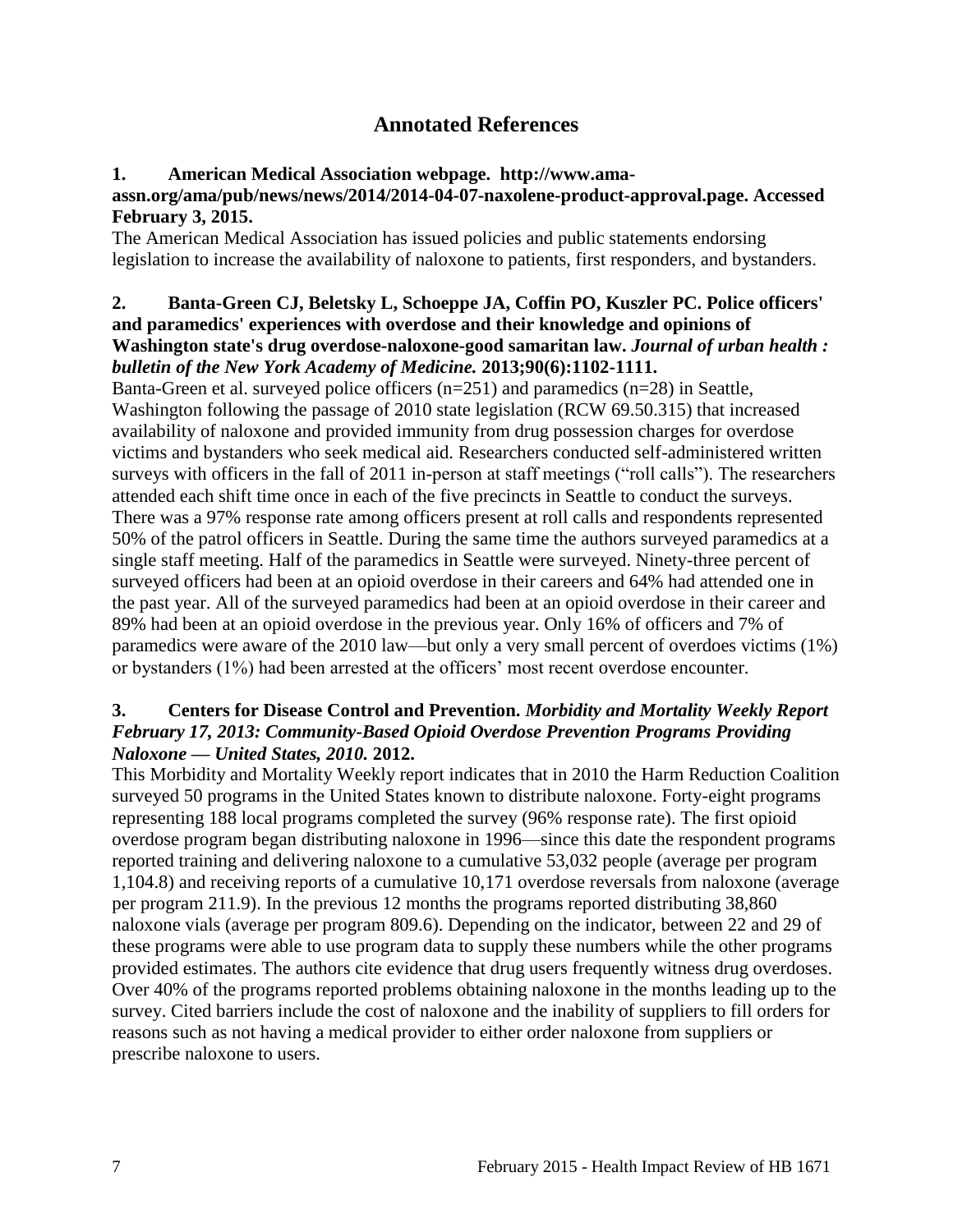#### **4. Clark AK, Wilder CM, Winstanley EL. A systematic review of community opioid overdose prevention and naloxone distribution programs.** *Journal of addiction medicine.*  **May-Jun 2014;8(3):153-163.**

Clark et al. conducted a systematic review of the literature on the state and effectiveness of opioid overdose prevention programs (OOPP). The authors indicate that naloxone is a Food and Drug Administration approved medication with "well established efficacy and safety" and cite four studies to support this assertion. Nineteen peer-reviewed articles met their inclusion criteria. A majority of the program participants across all studies which reported each demographic were white (61/4%) and male (68.3%). One program reported serving primarily African American participants. Nearly 80% of all participants reported witnessing an overdose during their lifetime. The OOPPs curriculum usually included several components including how to recognize an overdose and how to administer naloxone. These trainings varied in length from 10 to 60 minutes. The authors found that naloxone was used successfully by participants in 18 of the 19 studies for a total of 1,949 naloxone administrations across 18 programs. These studies reported a survival rate following administration from 83-100% with eleven studies reporting 100% survival rate. The studies which found the lowest rates of survival had the greatest number of unknown overdose outcomes. Authors of one study found that naloxone was not used in any of the witnessed overdoses for which they had data. Nine studies reported adverse outcomes following administration of naloxone including vomiting, problems with the naloxone syringe, and rarely seizures (4 total cases reported). Five studies compared the rate of EMS notification pre-and post-training and the results were mixed with two studies finding an increase in notification, two finding a decrease, and one finding no change. The authors cite evidence indicating that EMS is rarely contacted following an overdose even without the availability of bystander-administered naloxone. The authors rated the quality of the studies and found that the published studies were of "fair" quality because the quantitative studies used self-report and did not use randomization. They do note that the well-established efficacy of naloxone may make randomized studies unethical. The study quality scores ranged from 4 to 7 (average 6.1) out of a possible 8. The authors gave seven of these studies a quality rating of 7 out of 8 with a point being deducted for lack of randomization.

#### <span id="page-9-1"></span>**5. Davis CS, Ruiz S, Glynn P, Picariello G, Walley AY. Expanded access to naloxone among firefighters, police officers, and emergency medical technicians in Massachusetts.**  *Am J Public Health.* **Aug 2014;104(8):e7-9.**

Davis et al. indicate that in 2012 the Massachusetts Office of Emergency Medical Services began allowing EMS medical directors to write standing order to EMTs to administer intranasal naloxone without a waiver. In 2013 Boston EMS service responded to 1207 overdose calls and EMTs administered naloxone in 458 cases. They found that serious adverse reactions were uncommon. In 2010 firefighters in Revere, Massachusetts were trained and permitted to administer naloxone. Between 2010 and 2013 these firefighters administered naloxone 114 times. Police officers in Quincy, Massachusetts were trained and given authority to administer naloxone. In three years these police officers administer naloxone 201 times.

#### <span id="page-9-0"></span>**6. Enteen L, Bauer J, McLean R, et al. Overdose prevention and naloxone prescription for opioid users in San Francisco.** *Journal of urban health : bulletin of the New York Academy of Medicine.* **Dec 2010;87(6):931-941.**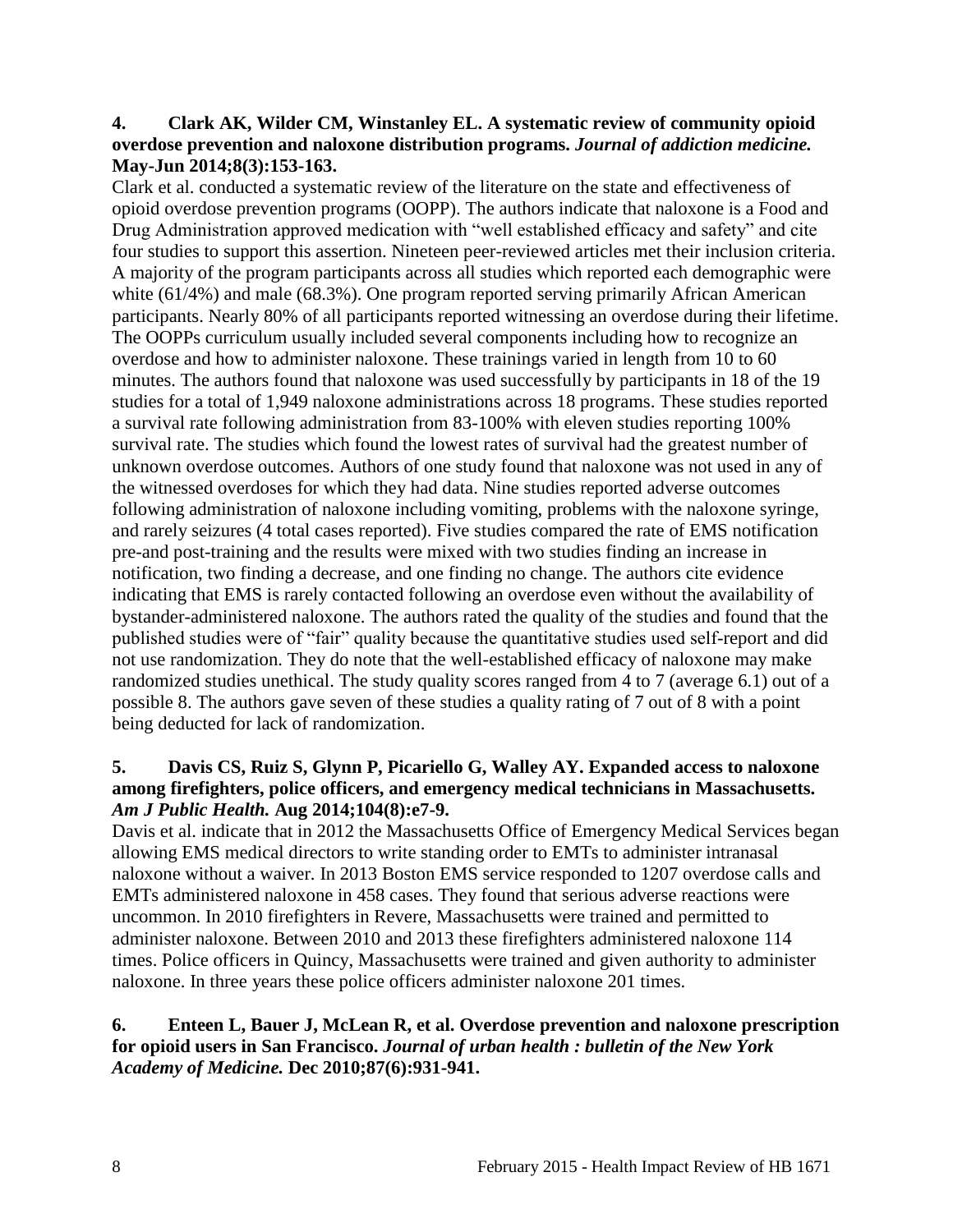Enteen et al. cite three studies which indicate that EMS is called in fewer than half of overdose events. The authors also highlight evidence that intravenous drug users often make attempts to revive overdose victims without calling EMS and demonstrate a willingness to administer naloxone during an overdose if it was made available. Programs that administer naloxone typically provide overdose response education and training on how to administer naloxone. The authors also cite findings from four studies in the United States of programs that distribute and train individuals to administer naloxone. The findings indicate that nearly half of the individuals provided with naloxone indicated having used the reversal drug in the previous 3 to 6 months with 74-100% of these individuals reporting reversal. One additional study with a longer-term follow-up in Chicago found that 9% of individuals provided with naloxone had administered the opioid antagonist while a long-term study in Massachusetts found that 19% of individuals provided with naloxone administered the opioid antagonist. Enteen et al. evaluated the Drug Overdose Prevention and Education (DOPE) Project run by the San Francisco Department of Public Health to train and distribute naloxone to populations at high risk for overdose. Trainings typically last between 10 and 30 minutes. Participants in the program were asked to complete a brief questionnaire following training and all participants who received naloxone refills were asked to complete an additional questionnaire. Between 2003 and 2009 the DOPE Project prescribed naloxone to 1,942 individuals with the number of new individuals increasing steadily each year. Seventy-five percent of participants reported their race/ethnicity (61% Caucasian, 15% African American, 7% Latino, 2% Asian/Pacific Islander, 2% Native American, 3% more than one race/ethnicity, 3% other). The authors do not indicate if this is reflective of the at-risk population or the service area population in general. Eighty-eight percent of participants reported their housing status with 59% reporting being homeless or unstably housed. Previous studies in San Francisco have found unstably housed individuals to be at increased risk of opioid overdose death. The program provided 1,020 refills, 399 (40%) of which were provided after participants reported using naloxone to respond to an overdose. Participants reported that 89% of overdose events were reversed with an additional 3% of overdose outcomes being unknown to the administrator. Four victim deaths were reported, and in three of these cases the victim had been unconscious for an indeterminate amount of time. Adverse effects following naloxone use were rarely reported and included vomiting, discomfort, anger, and seizures (3 cases). The authors note the limitations of this study include reliance on self-report, a lack of ability to know how many of the participants administered naloxone since the evaluation only captured those who returned for a refill, and that those with positive experiences may have been more likely to return for a refill.

#### <span id="page-10-0"></span>**7. Walley AY, Xuan Z, Hackman HH, et al. Opioid overdose rates and implementation of overdose education and nasal naloxone distribution in Massachusetts: Interrupted time series analysis.** *BMJ (Clinical research ed.).* **2013;346:f174.**

Walley et al. conducted a time series analysis to determine the impact of naloxone training and distribution programs on opioid-related use of acute care hospitals (using state inpatient hospital and outpatient emergency department discharge data) and overdose deaths (using state vital statistics data). They included 19 communities in Massachusetts with five or more opioid related unintentional or undetermined intentional deaths in each year from 2004 to 2006. Between 2006 and 2009 eight local public health agencies began providing overdose education and nasal naloxone distribution (OEND). These programs provided OEND to potential overdose bystanders under a standing order from the OEND medical director. Potential "bystanders"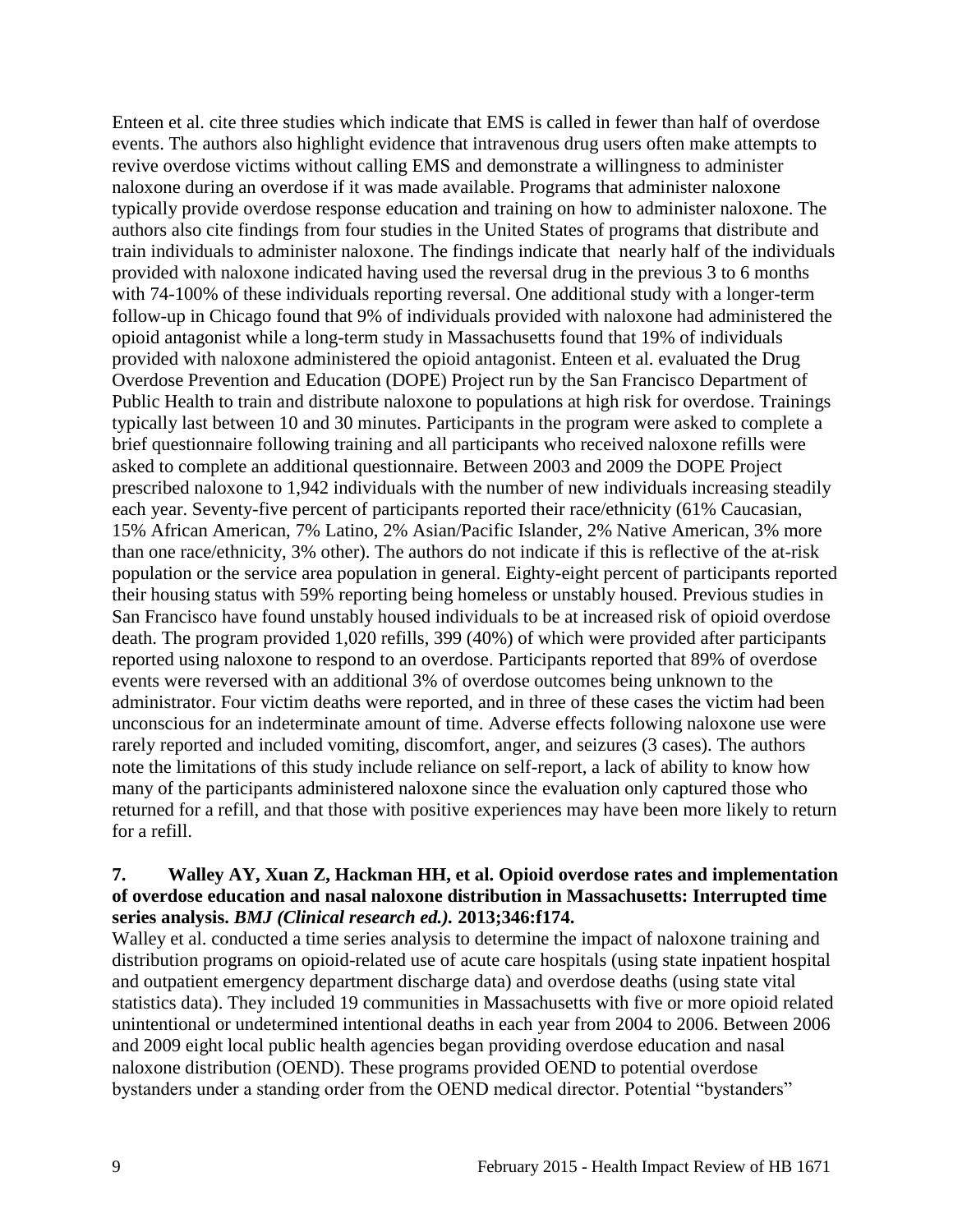included opioid users, social service agency staff, family, and friends of opioid users. The training took from 10 to 60 minutes and was tailored to the knowledge and needs of the participants. The OEND program collected questionnaire data at enrollment and whenever an enrollee requested a refill. In their analysis the authors controlled for a number of potential confounding factors including community level demographics, other treatment programs in the community, and health systems changes. Between September 2006 and December 2009 OEND programs in Massachusetts enrolled 4,857 individuals and 545 naloxone rescue attempts were reported. In the 19 communities included in the study 2,912 individuals were enrolled and 327 rescue attempts were made. They found that naloxone was successful in 150 out of 153 attempts (98% success rate). The authors do not clarify why they are using 153 as the denominator rather than 327 when calculating success rate. For the three unsuccessful attempts EMS was contacted and the victims survived. The authors found that opioid related deaths were reduced significantly in those communities that implemented OEND compared to those that did not implement these programs. They found no statistically significant association between program implementation and opioid related acute care hospital utilization.

#### <span id="page-11-0"></span>**8. Dahan A, Aarts L, Smith TW. Incidence, reversal, and prevention of opioid-induced respiratory depression.** *Anesthesiology.* **2010;112(1):226-238.**

Dahan et al. provide a review of the evidence on naloxone efficacy and dosage. The authors cite a large number of studies indicating that naloxone has been shown to effectively and rapidly reverse respiratory depression induced by opioids. This relationship has been found in human and animal trials. They note that the extent and the duration of the reversal are dependent on many factors such as the opioid used, the opioid dose, and mode of administration. The evidence provided by Dahan et al. indicate that naloxone is more effective for some opioid overdoses than for others and that opioids with high receptor affinity require greater naloxone concentrations or a continuous infusion of naloxone in order to be fully effective compared with an opioid with lower receptor affinity.

<span id="page-11-1"></span>**9. Robinson A, Wermeling DP. Intranasal naloxone administration for treatment of opioid overdose.** *American journal of health-system pharmacy : AJHP : official journal of the American Society of Health-System Pharmacists.* **2014;71(24):2129-2135.**Robinson et al. provide a review of the literary evidence on the efficacy of intranasal naloxone. The authors summarize two studies which found low adverse events associated with naloxone administration (both intramuscular and intranasal) following an overdose although minor adverse effects such as agitation, sweating, vomiting, headaches, and tremor were observed. The authors highlight evidence that naloxone is generally well tolerated and severe negative responses that have been observed, such as cardiac arrhythmias, heart attacks, and seizures generally result from underlying medical problems. Naloxone can also cause abstinence syndrome (withdrawals) in opioid-dependent individuals. The authors indicate that naloxone does not produce physical dependence and thus does not have an abuse potential. They summarize two studies that randomized overdose victims to receive either intramuscular naloxone or intranasal naloxone and found that while intramuscular injections were more effective than nasal applications, both methods of administration were safe and reversed the effects of the opioid overdose in over 72% of the cases. One author of this review is the Chief Executive Officer of a company funded to develop and commercialize a ready-to-use naloxone nasal spray which could introduce a conflict of interest.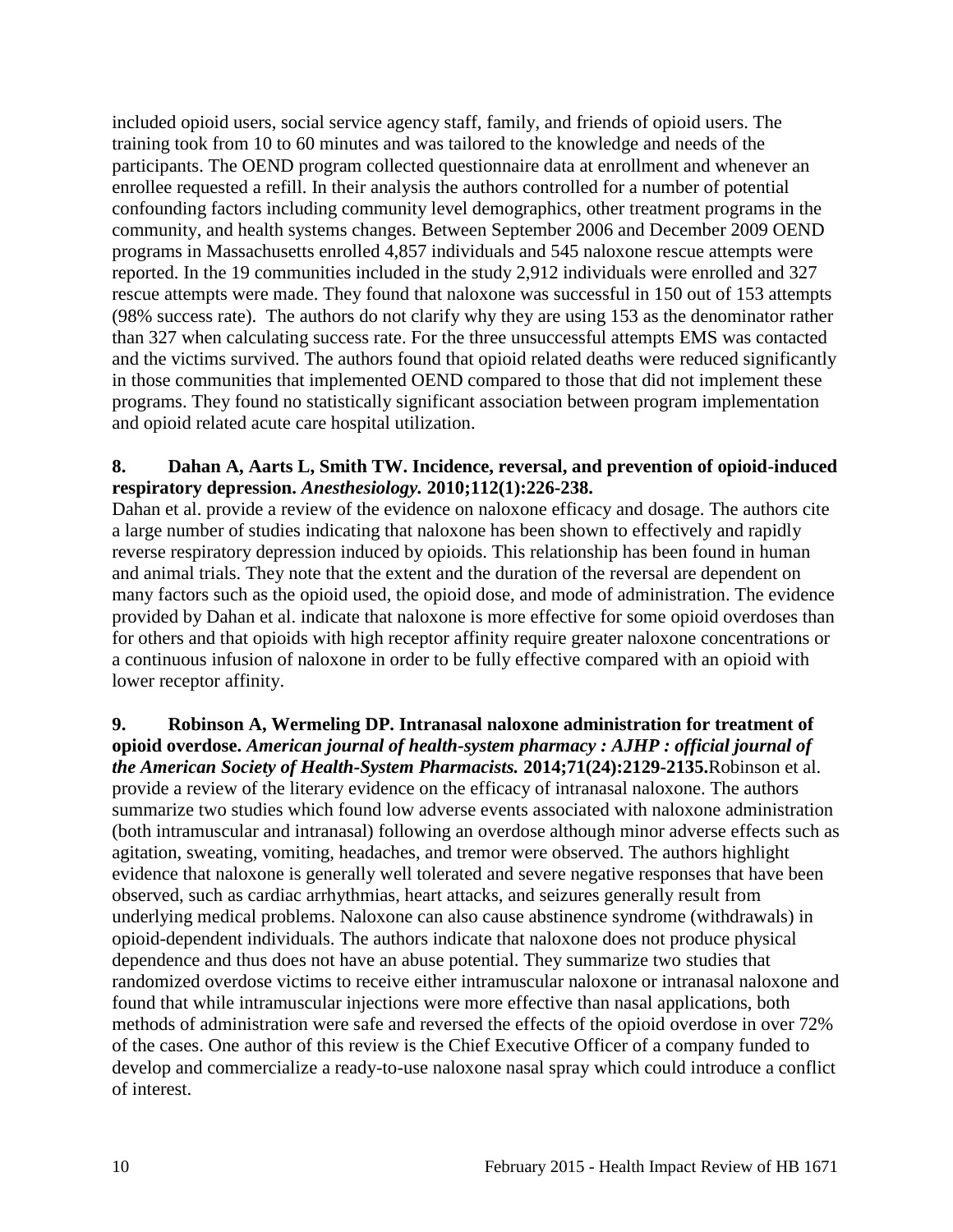#### <span id="page-12-0"></span>**10. Doe-Simkins M, Quinn E, Xuan Z, et al. Overdose rescues by trained and untrained participants and change in opioid use among substance-using participants in overdose education and naloxone distribution programs: A retrospective cohort study.** *BMC public health.* **2014;14.**

Doe-Simkins et al. cite one survey where a minority of respondents who used injection drugs indicated that they would feel comfortable using more heroin after receiving a naloxone kit. The authors then indicate that no studies of Overdose Education and Naloxone Distribution (OEND) programs have demonstrated increased drug use by participants and cite one study which found no change in drug use and two studies which found decreases in drug use following training in OEND. They authors evaluated the difference in witness response to overdose between those trained in the Skills and Knowledge on Overdose Prevention (SKOOP) curriculum (n=295) and those without this training (n=78). Untrained individuals had received the kit through social networks and also received anywhere from no knowledge sharing to extensive knowledge sharing along with the kit. The formal SKOOP training can take between 10 and 60 minutes. The authors conducted a retrospective cohort study using program data from the Massachusetts Opioid Overdose Prevention Pilot program. Participants filled out a questionnaire at enrollment and again if they returned for a naloxone refill. The researchers identified program participants who had used naloxone and who had not been trained by staff. They found that trained individuals and untrained individuals were equally likely to call EMS when witnessing an overdose, although this number was low (about 25%) for both groups. Doe-Simkins et al. also found no significant difference between help seeking, rescue breathing, staying with the victim, or success of naloxone administration by trained versus untrained rescuers. In addition they found no significant overall change in the number of days participants used heroin after being trained and provided with a naloxone kit and indicate that this supports that overdose management and distributing naloxone kits does not lead to increased opioid use.

<span id="page-12-1"></span>**11. Green TC, Heimer R, Grau LE. Distinguishing signs of opioid overdose and indication for naloxone: An evaluation of six overdose training and naloxone distribution programs in the United States.** *Addiction (Abingdon, England).* **Jun 2008;103(6):979-989.** Green et al. assessed the knowledge of current and former opioid users who were either trained or untrained in overdose response by six naloxone distribution programs across the United States as well as the knowledge of medical experts. Three of the training programs were new while three were well established. Trainings were brief (ranging from 15 to 120 minutes) and took place in a number of settings including syringe exchange programs, private homes, and on the street. Each site recruited five participants who the program had trained and five who the program had not trained but that were using their other programs (e.g. syringe exchange, drop-in site). Trained participants had, on average, received their training 8 months (range 1-80 months) prior to the evaluation. Participants were provided with 16 scenarios and asked if each was an opioid overdose and if naloxone should be administered. The authors found that, after controlling for demographic and overdose experience factors, potential bystanders who had received training were significantly more likely than untrained bystanders to recognize opioid overdose scenarios accurately and to accurately identify scenarios when naloxone should be used. Trained individuals on average correctly indicated if naloxone should be administered in 13.5 of 16 scenarios while untrained individuals identified this correctly in 11.1 scenarios. The authors note the relatively high opioid overdose symptom knowledge even among untrained participants. Trained bystanders were as skilled as medical experts trained in overdose recognition and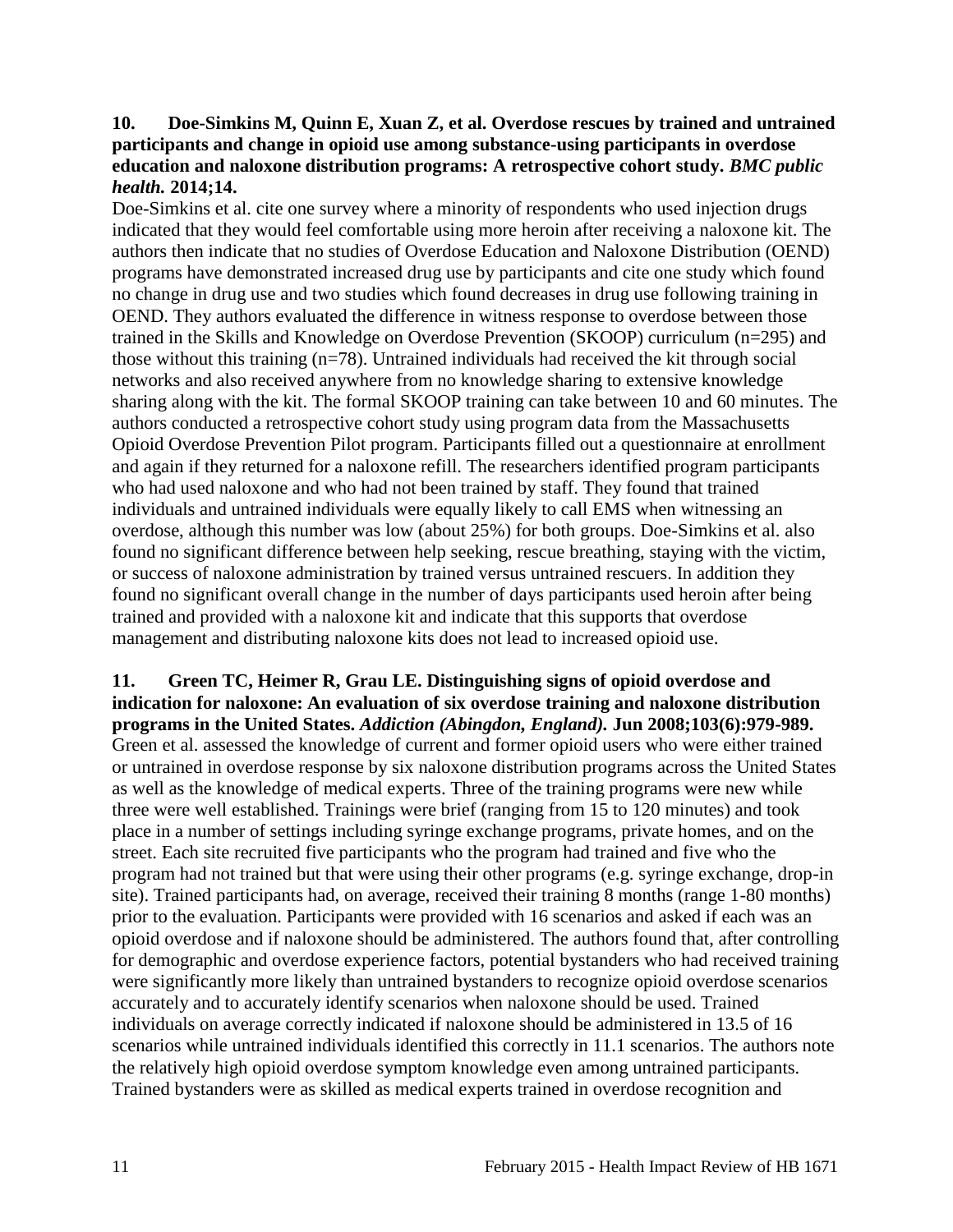treatment both in recognizing overdose scenarios and instances when naloxone should be administered.

#### <span id="page-13-0"></span>**12. Centers for Disease Control and Prevention.** *Morbidity and Mortality Weekly Report November 1, 2011. Vital Signs: Overdoses of Prescription Opioid Pain Relievers--United*

*States, 1999-2008.* **2011.**The Centers for Disease Control and Prevention analyzed 2008 National Vital Statistics data and found that AI/AN populations had the highest age-adjusted rates of overdose deaths from opioid pain relievers with rates for non-Hispanic white populations being nearly as high. These rates were nearly three times higher than those for black and Hispanic white populations. The authors cite two studies which indicate that these death rates mirror the non-medical and medical use of opioid pain relievers by subpopulations. Vital statistic data is subject to limitations such as misclassification of race/ethnicity and cause of death on death certificates.

## **13. Northwest Portland Area Indian Health Board.** *American Indian/Alaska Native Community Health Profiles: Washington Substance Abuse.* **2014.**

The Northwest Portland Area Indian Health Board analyzed Washington state death certificate data for 2006-2010 and corrected for misclassification of AI/AN individuals using the Improving Data & Enhancing Access – Northwest Project. These data indicate that prescription opioid pain relievers contributed to 2.9% of deaths among AI/AN populations and 1.1% of deaths among non-Hispanic white populations. This report does not indicate if these differences are statistically significant.

## <span id="page-13-2"></span>**14. Reed P, Jenks L, Kindig D, Cheng E, Kinne S.** *Health of Washington State Report - Mortality and Life Expectancy.* **2013.**

Age-adjusted death rates from 2009-2011 Washington state death certificate data indicate that AI/ANs have significantly higher death rates than black, white, Hispanic and Asian populations. This report indicates that death certificates often misclassify race/ethnicity and highlights that death data may underreport for American Indians and Alaska Natives.

## <span id="page-13-1"></span>**15. Washington State Department of Health.** *Vital statistics data.* **2011-2013.**

Vital statistics data indicate that between 2011 and 2013 in Washington state, 1,176 individuals died of prescription opioid overdose and 658 individuals died of non-prescription opioid overdose. American Indian/Alaska Natives (AI/AN) were significantly more likely than any other racial/ethnic group to be victims of fatal overdoses from both prescription and nonprescription opioids. The AI/AN population had an age-adjusted rate almost three times higher than that for the overall population. The numbers for the Native Hawaiian and Other Pacific Islander population were too low to calculate the rates for both prescription and non-prescription as were the numbers for the Asian population for non-prescription. Rates were calculated per 100,000, age-adjusted for the United States 2000 population. The data also show a steady increase in the number of opioid overdose deaths for all populations between 1995 and 2013 with a larger increase among prescription-related overdose deaths. The rate increased from an age-adjusted death rate for all opioids of 3.3/100,000 (95% CI 2.9-3.8/100,000) in 1995 to 8.6/100,000 (7.9-9.3/100,000) in 2013. It is important to note the potential limitations of death certificate data such as possible misclassification of both race/ethnicity and cause of death. The age-adjusted rates for 2011-2013 were as follows for opioid overdose deaths: